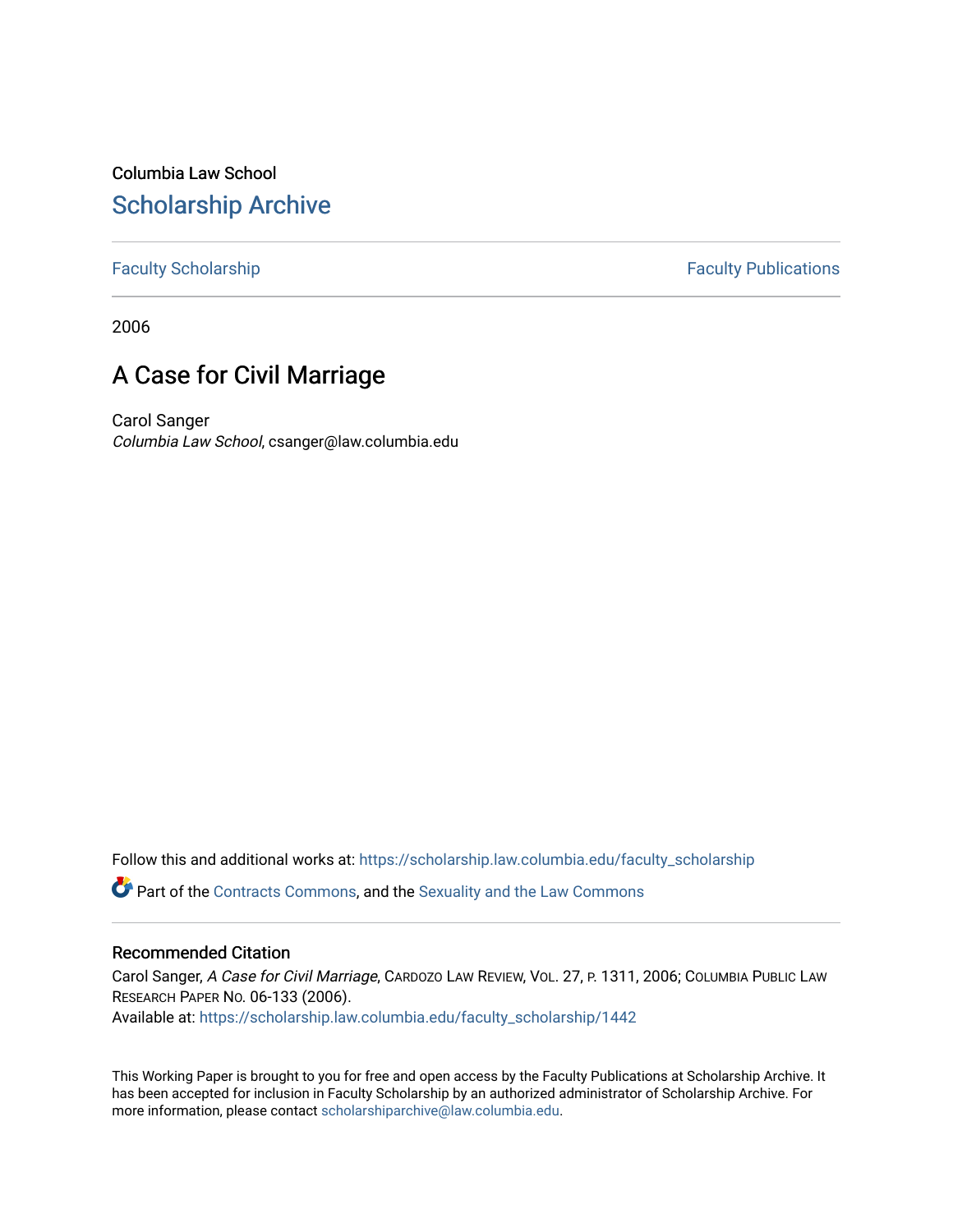# **Columbia Law School**

Public Law & Legal Theory Working Paper Group

Paper Number 06-133

# A CASE FOR CIVIL MARRIAGE

*(Cardozo Law Review, Vol. 27, p. 1311, 2006)* 

BY:

PROFESSOR CAROL SANGER COLUMBIA LAW SCHOOL

*This paper can be downloaded without charge from the Social Science Research Network electronic library at:*

*http://ssrn.com/abstract=952381*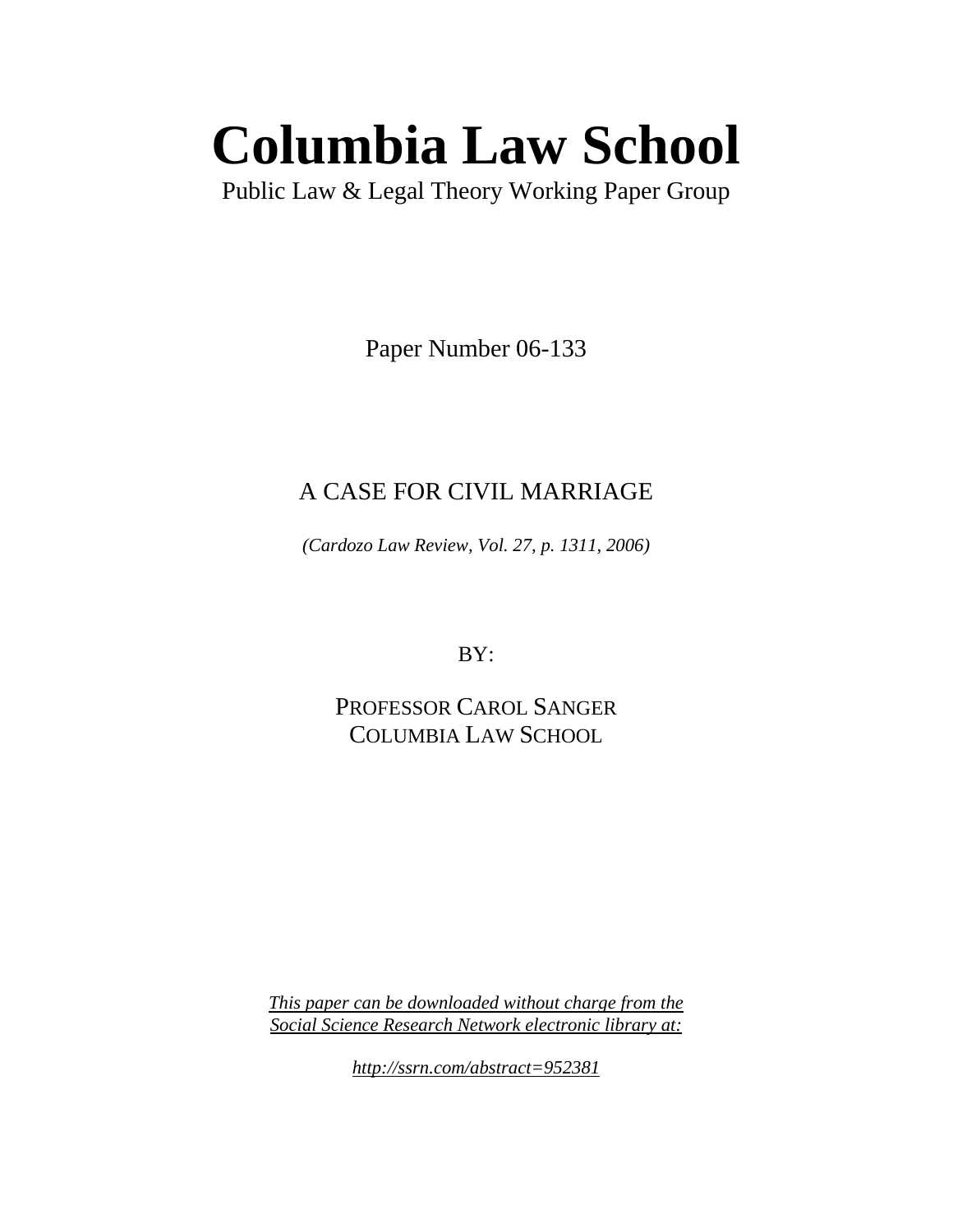### A CASE FOR CIVIL MARRIAGE

#### *Carol Sanger\**

In Leonard Bernstein's 1953 musical comedy *Wonderful Town*, there is a terrific song called *One Hundred Easy Ways to Lose a Man*. 1 The heroine, Ruth Sherwood, catalogues all the mistakes a girl can make in trying to get a man. She might, for example, know more than he does about baseball or cars, or in the refrain I have in mind, she might know more than he does about grammar. Worse yet, she might let him know she knows more than he does about baseball, cars, or grammar. As Ruth laments, "Just show him where his grammar errs/And mark your towels 'Hers' and 'Hers.'"2

This was once simply a funny line. But since 1953, and especially since 2003 which brought the *Goodridge v. Department of Public Health*3 and *Lawrence v. Texas*4 cases, the line has become much more. It is for some a charming aspiration—*all* couples can register for monogrammed towels! For others, the possibility of same-sex marriage is a grim prediction of the legalization of moral decay.

And in response, there has been a frenzy of legislative activity aimed at nailing down the legal definition of marriage to make sure that there will be no more nonsense about same-sex monograms or same-sex marriage applications. In an effort to slow down the frenzy, and to encourage those within the academy to think harder about the on-going problem of what to do about marriage, Professor Edward Stein has posed a straightforward question: Should civil marriage simply be abolished? In this mini-symposium, Professors Edward Zelinsky and Daniel Crane have provided two answers to his question: yes and yes.

Let me explain the double positive. Both authors agree that marriage should not, in Professor's Zelinsky's words, be "recognized, defined, or regulated by the state."5 Both are content to use *contract* to

<sup>\*</sup> Barbara Aronstein Black Professor of Law, Columbia Law School. I am grateful to Kari Hong for her insightful comments.

 <sup>1</sup> LEONARD BERNSTEIN & ROSALIND RUSSELL, ONE HUNDRED EASY WAYS TO LOSE A MAN (1953), *available at* http://www.leonardbernstein.com/studio/element2.asp?id=373 (last visited Dec. 22, 2005) (lyrics).

<sup>2</sup> *Id.*

 <sup>3 798</sup> N.E.2d 941 (Mass. 2003).

<sup>4 539</sup> U.S. 558 (2003).

 <sup>5</sup> Edward A. Zelinsky, *Deregulating Marriage: The Pro-Marriage Case for Abolishing Civil Marriage*, 27 CARDOZO L. REV. 1161, 1164 (2006).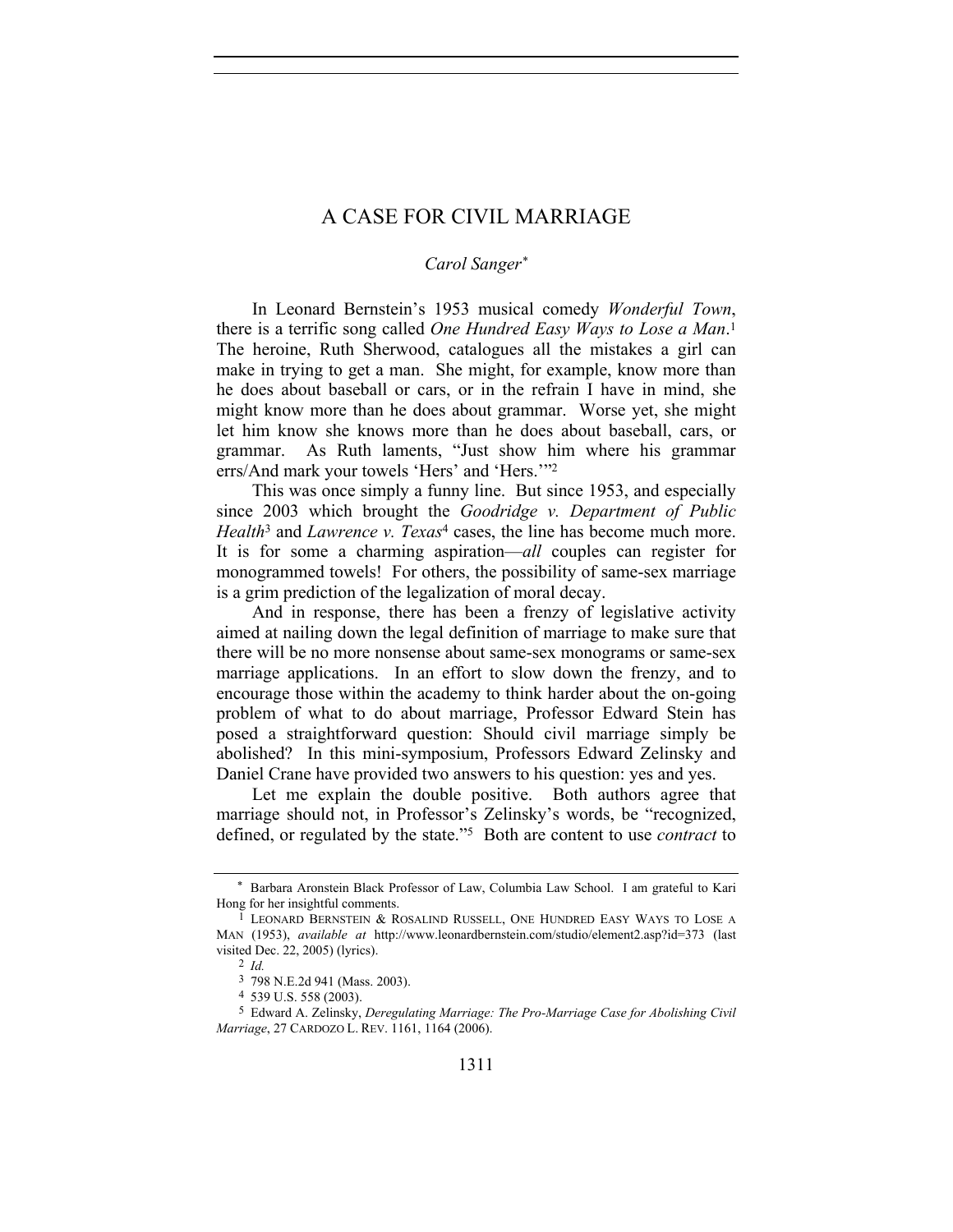1312 *CARDOZO LAW REVIEW* [Vol. 27:3

create enforceable marriage-like obligations.6 Yet their reasons for abolition differ in ways that distinguish their yeses. Both agree that civil marriage should be abolished, but as we see from their paper titles, Professor Zelinsky wants to *deregulate* marriage<sup>7</sup> and Professor Crane wants to *privatize* it.<sup>8</sup> So while I am not going to turn into Ruth Sherwood and start correcting anyone's grammar (everyone's grammar was fine), I do want to look a bit harder at this comparative verb usage because the substitute regimes for the relationship formerly known as marriage are imagined differently under Zelinsky's deregulation than under Crane's privatization. Deregulation will result in a market for marriage that will produce a multiplicity of contractual regimes from which couples may satisfy their most intimate consumer preferences. Professor Crane acknowledges a similar regime of choice but focuses on the historical case for one in particular, religious marriage.

Although I am a Contract Law enthusiast, both arguments began to make me nervous about abolishing civil marriage. I therefore want to explain why, after reading these intriguing papers, I have become an anti-abolitionist, or at least a contract skeptic. I organize my remarks around two propositions. The first is that Professor Zelinsky has more faith in the ability of contract law to organize intimate relationships than I do. I will use his paper to talk about a few general problems of contracting for marriage. Proposition number two is that Professor Crane has too little faith in law and I have too little faith in religion to justify returning marriage to an exclusively religious domain, however valid the historical support may be. I will use Professor Crane's paper to discuss the particular perils, of privatizing to religion, for women and same-sex couples.

#### I. DEREGULATING MARRIAGE

Zelinsky offers several practical reasons why the state should get out of the marriage business. He explains that marriage is no longer necessary for issues of parentage, custody, or adoption; it is not necessary for significant areas of wealth transmission, such as pensions or inheritance.9 Moreover, the benefits that are often associated with marriage—medical decision-making, evidentiary privilege, hospital

<sup>6</sup> The idea was proposed forcefully by Martha Fineman a decade ago. *See* MARTHA FINEMAN, THE NEUTERED MOTHER, THE SEXUAL FAMILY AND OTHER TWENTIETH CENTURY TRAGEDIES 226-29 (1995).

 <sup>7</sup> *See* Zelinsky, *supra* note 5.

<sup>8</sup> *See* Daniel A. Crane, *A "Judeo-Christian" Argument for Privatizing Marriage*, 27 CARDOZO L. REV. 1221 (2006).

<sup>9</sup> *See* Zelinsky, *supra* note 5, at 1166-73.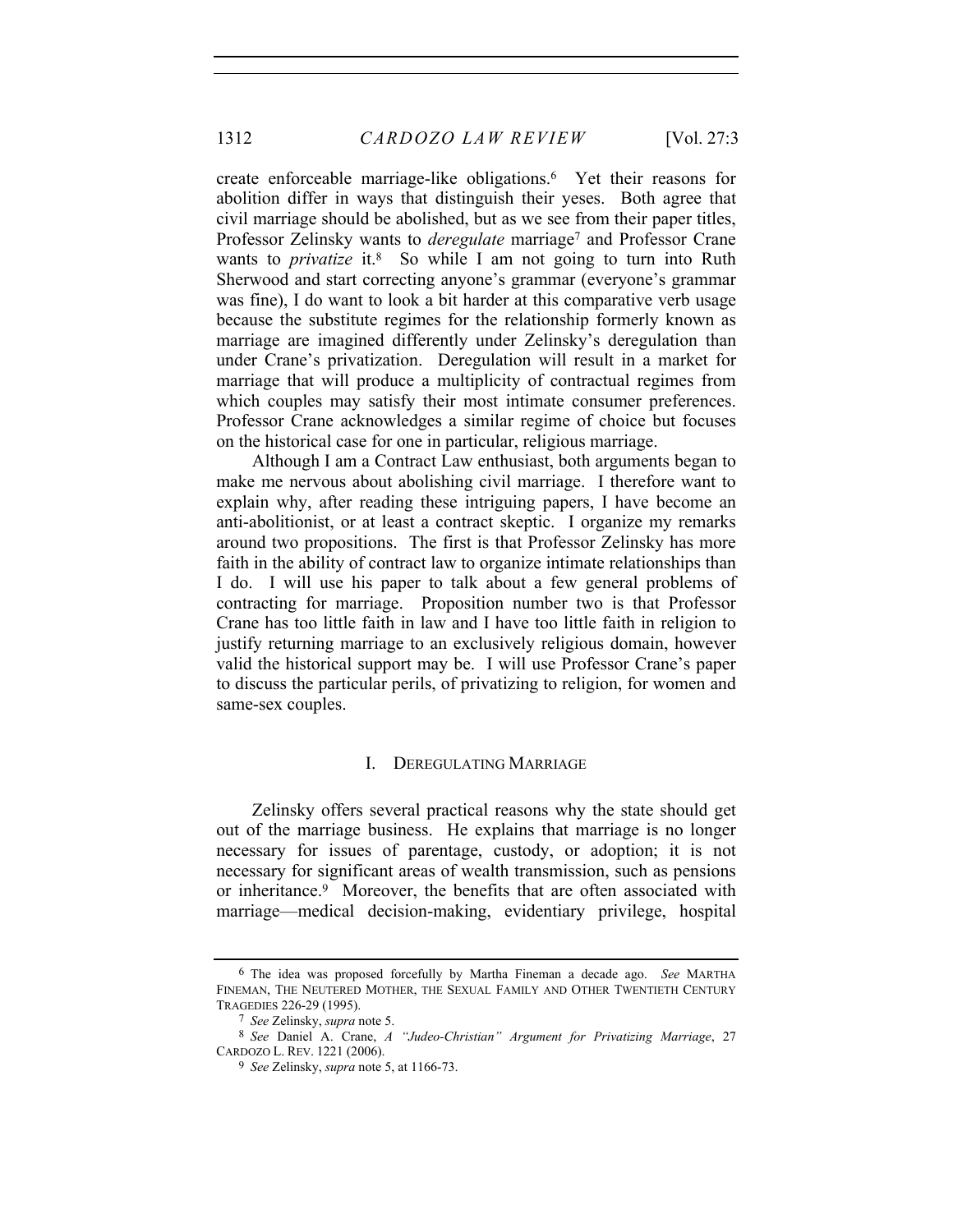visitation—are not as robust as most people think.10 In short, Zelinsky argues that, if civil marriage is abolished, the world will not look so very different than it does now. It will certainly not look *worse* and, from a marital perspective, it may well look much better. Active competition among firms will strengthen the institution. People will feel more committed to domestic arrangements that they have affirmatively chosen. The polity itself will be better off because there will be less squabbling over the meaning of marriage. We can each be "married" in our own way.

As a Contracts professor, I am honored that my subject has been chosen for this important assignment. At the same time, I am wary about just how well it is going to perform. As a way of taking seriously Zelinsky's proposal for contract marriage, I want to explore several doctrinal concerns. I begin with behavior that precedes the contract but upon which its validity may rest: disclosure. At present, only nondisclosures or misrepresentations that go to the heart of the marital relation justify annulment, or what we will now call rescission. This list is small and includes such things as undisclosed impotency or venereal disease.11 In most cases, however, marital partners are more or less warranted "as is," to use the commercial term and "puffing" is given a wide berth.<sup>12</sup>

Under the new regime, full disclosure is *required*; each partner has an affirmative duty to provide all relevant information to the other. (Readers might pause to consider which of their beloved's behavioral quirks they now realize had not been fully disclosed might have made a difference in their own decision to marry; I suspect the list is varied and interesting.) Full disclosure changes the nature of the transaction that we used to call courtship. And just what would full disclosure entail? Slovenly tendencies? Insights about one's constancy? Under the contractual model, disclosures would no longer go to the essence of marriage—marriage has been abolished—but to the heart or essence of each particular transaction. If one party is aware of a genetic predisposition to breast cancer or to Alzheimer's disease, must this fact be revealed? Certainly, the early death or impending incapacity of one's partner and the implications for physical, emotional, and financial dependence and support is something a contracting partner might want

 <sup>10</sup> *See id.* at 1201-05.

<sup>11</sup> HOMER CLARK, THE LAW OF DOMESTIC RELATIONS IN THE UNITED STATES 98-102 (2d ed. 1988).

<sup>12</sup> Under the Uniform Commercial Code, "when the buyer before entering into the contract has examined the goods . . . as fully as he desired or has refused to examine the goods there is no implied warranty with regards to defects which an examination ought in the circumstances have revealed to him." U.C.C. § 2-316(3)(b) (1998). For application of the rule in the context of marriage, see Johnston v. Johnston, 22 Cal. Rptr. 2d 253, 254 (Ct. App. 1993) (annulment denied to wife whose messy, unemployed husband had "turned from a prince into a frog").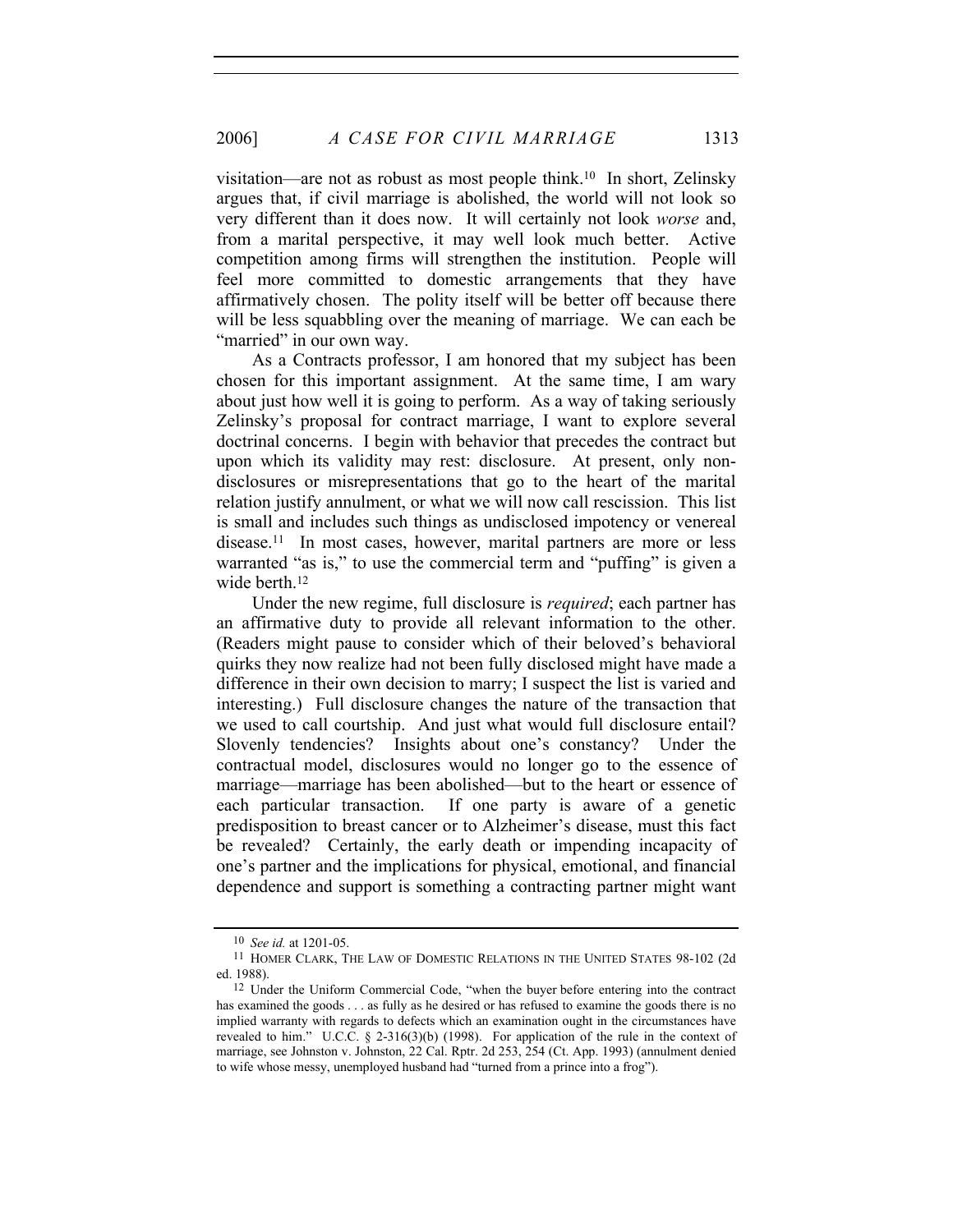1314 *CARDOZO LAW REVIEW* [Vol. 27:3

to know about ahead of time. Some couples may still choose to exchange "in sickness and in health" promises but others, perhaps on advice of prudent counsel, would not.

There is also the familiar rule that contracting parties are bound by their agreements whether they have read them or not. Prenuptial agreements, which will have to be called something else since there are no longer any nuptials, present an interesting category for application of the rule. Especially with regard to first marriages, these agreements are often difficult for the happy couple to discuss, to negotiate, to scrutinize, and to sign. It seems churlish to dicker over terms with one's betrothed. Nevertheless, in a somewhat spiteful 1993 case, *Simeone v. Simeone*, 13 the Pennsylvania Supreme Court upheld the terms of a prenuptial agreement presented and signed on the eve of the wedding, as many are.14 The wife, an unemployed nurse who had married a surgeon, claimed that she hadn't understood the meaning of *alimony pendents lite*. The court rejected the argument wholesale, explaining that society has "advanced  $\dots$  to the point where there is  $\dots$  [no] viability in the presumption that women are uninformed, uneducated, and readily subjected to unfair advantage in marital agreements."15 Moreover, the court held that it would no longer specially scrutinize prenuptial agreements for fairness: "pre-nuptial agreements are contracts, and as such, should be evaluated under the same criteria as are applicable to other types of contracts." To interfere on the grounds of unfairness "would constitute a paternalistic and unwarranted interference with the parties' freedom to enter contracts."

Not all states, however, have the same confidence in the ability of intimates to protect themselves adequately through bargain. California legislation now provides that prenuptial provisions regarding spousal support are unenforceable unless "the party against whom enforcement is sought was represented by independent counsel."16

There is also the matter of default rules. I agree with Professor Zelinsky that many couples, even those who are represented by lawyers, will contract incompletely and then turn to gap fillers provided by the state.17 It is interesting to think for a moment about *why* parties to a marriage contract may be especially unlikely to provide for the range of

<sup>13</sup> 581 A.2d 162 (Pa. 1990).

<sup>&</sup>lt;sup>14</sup> *Id.* The court also held that there was no duress: the timing may not have been ideal but the bride could have walked away from the deal. From a straight contractual point of view, the court probably got this right. As a matter of social interaction and reputation, canceling a wedding when the guests have already arrived may be another matter. *See* Ariel Hart, *Bride-to-be Admits Fleeing and Making Up Kidnap Story*, N.Y. TIMES, May 1, 2005, at 1; *see also* Sharon Jayson, *Real Runaway Brides are Rare But Inclination Isn't*, USA TODAY, May 3, 2005, at 9D.

<sup>15</sup> *Simeone*, 581 A.2d at 165.

<sup>16</sup> CAL. FAM. CODE § 1612 (c) (2004).

<sup>17</sup> *See* Zelinsky, *supra* note 5, at 1165, 1182-83.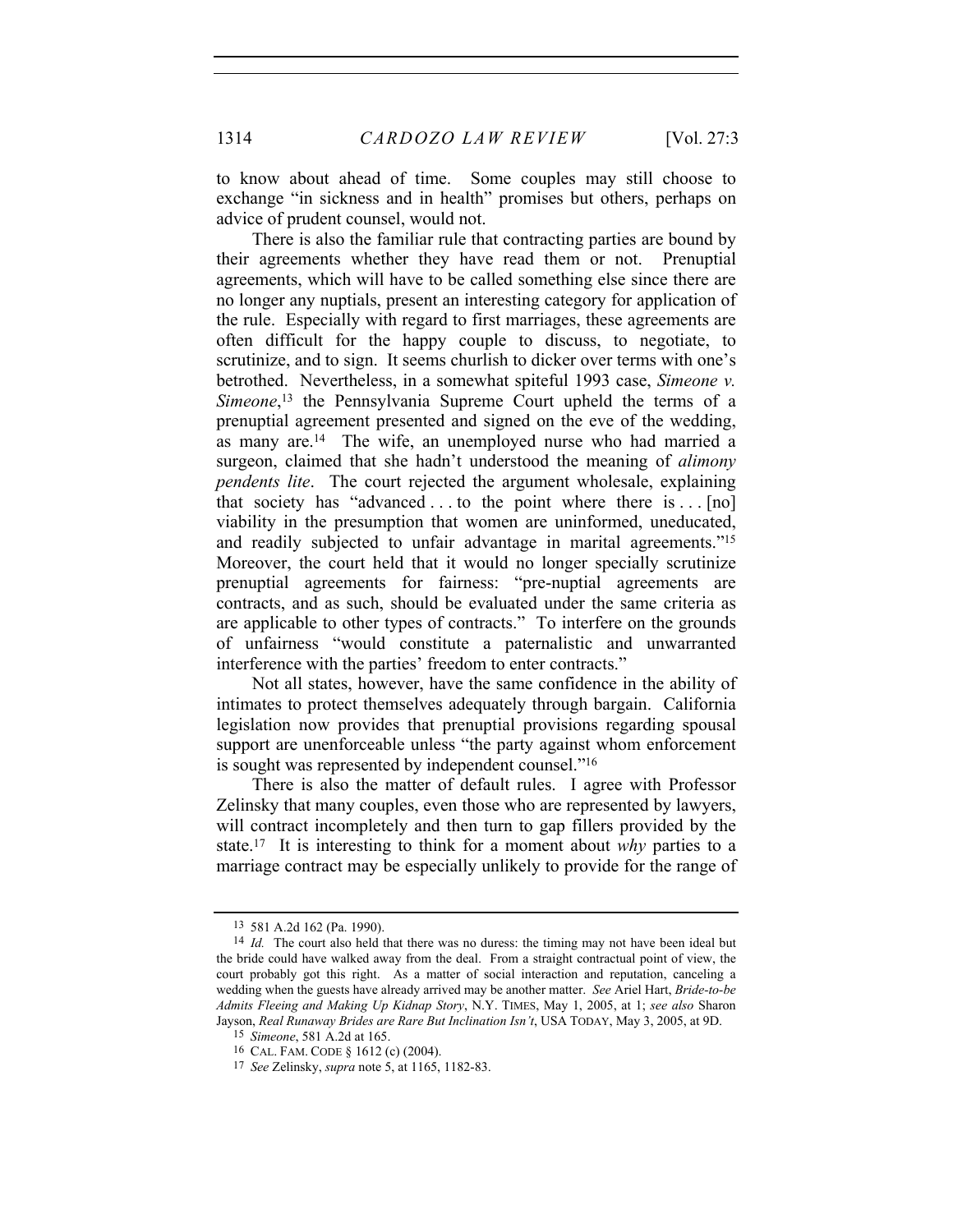likely disputes. As Lynn Baker and Robert Emery discovered in their study of newlyweds, there is an enormous optimism about marriage by those standing on its cusp.18 Although the study's subjects were well aware of the general dismal statistics on divorce, not *one* of them thought that their *own* marriage would bust up. In addition to the optimism bias, all the standard reasons that contracting parties leave things out apply: fear of introducing the deal breaker and a reluctance of parties in on-going relationships to spell out every expectation, demand, or obligation.19 For all these reasons, there is likely to be substantial recourse to gap fillers.

I wonder, however, whether the default rules will begin to operate as a shadow regime, establishing baselines for marital obligation and support so that the law of marriage contract will over time not differ much from the law of civil marriage. If, as Professor Zelinsky acknowledges, marriage contracts are a unique kind of contract and therefore "require . . . unique rules," I would prefer to have the rules straight up rather than through indirect resort to contract.<sup>20</sup>

My greater concern, however, is not about the terms parties leave out but about the enforcement of terms they explicitly include. What is a court to do with provisions that limit the number of children to the marriage or that forbid the use of contraception by either spouse? What about a contract that provides only fault-based grounds for dissolution or no grounds for divorce at all? The immediate answer is that the complaining parties consented to the agreement and are stuck with their bargain. But how will courts handle breach in cases where the wife has used a diaphragm or the husband has had an affair in violation of contract terms? Should judges enforce liquidated damage clauses that deny the breaching spouse property? Can a plaintiff sue for specific performance so that the defendant spouse might be enjoined from marrying again, just as defecting sports players cannot sign with other teams?

There is also a deeper question about the contract-based marital regime. Professor Zelinsky envisions an array of standard form contracts from which couples may choose.21 I am sure this will be so should his proposal prevail; we are energetic capitalists and just as umbrellas appear for sale on every Manhattan corner within two minutes of a thundershower, marriage entrepreneurs will be out there

<sup>18</sup> Lynn Baker & Robert E. Emery, *When Every Relationship is Above Average: Perceptions and Expectations of Divorce at Time of Marriage*, 17 LAW & HUM. BEHAV. 439 (1993).

<sup>19</sup> For the argument that contractual promising is inadequate when applied to family relationships, see MARGARET F. BRINIG, FROM CONTRACT TO COVENANT 3 (2000) (explaining that contract law "does not have the right concepts or languages to treat love, trust, faithfulness, and sympathy, which more than any other terms describe the essentials of family").

<sup>20</sup> Zelinsky, *supra* note 5, at 1198.

<sup>21</sup> *See id.* at 1173-77, 1182-83.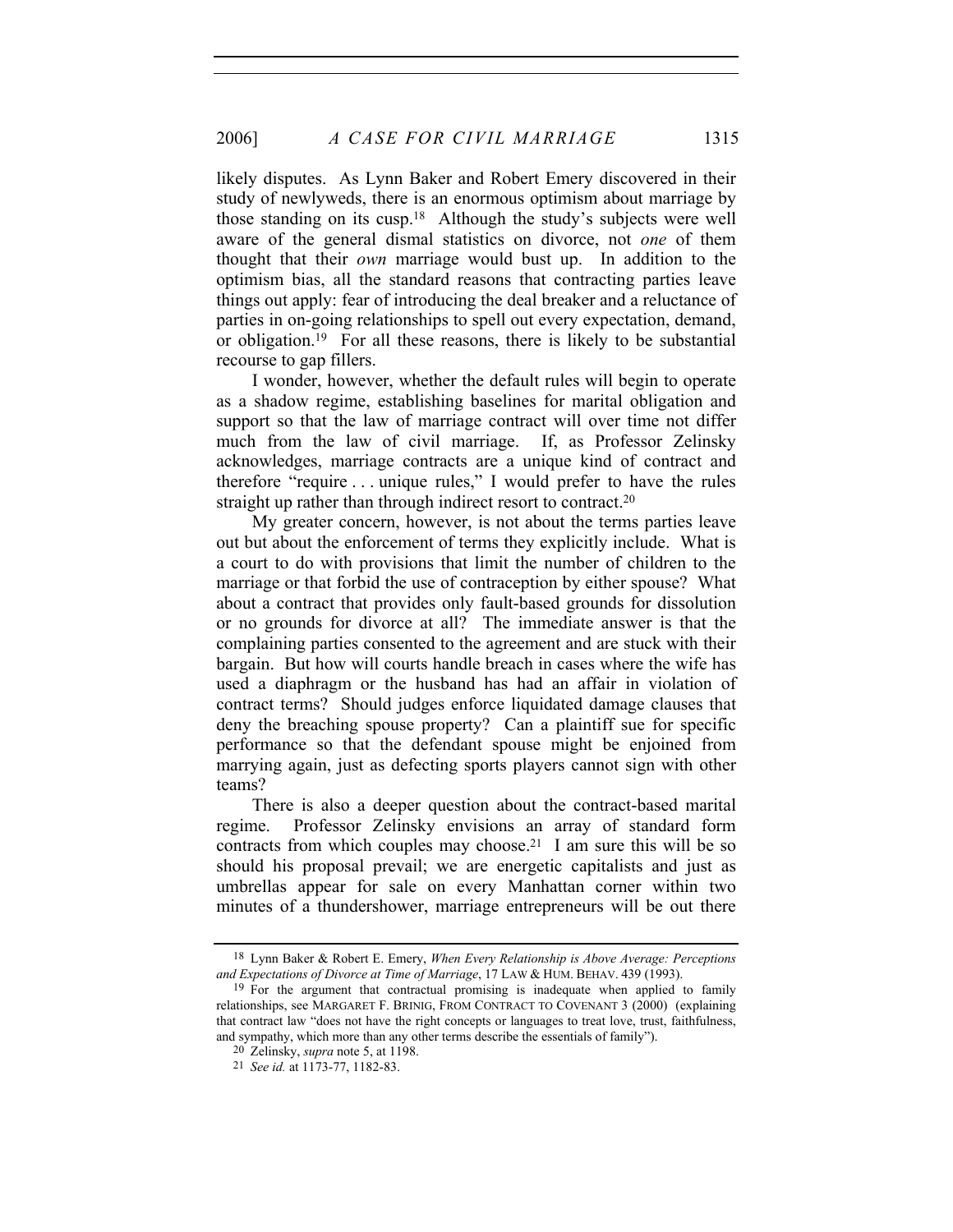faster than you can say "Party of the First Part." There will be contract options to cater to every relationship taste and preference. But how customized can a marriage contract be before it falls outside the marital regime all together? Is there a list of topics or terms that must be included before the arrangement is *not* marriage but something else, something perhaps closer to an employment contract or a property transfer or a friendship pact? Must the contracting parties reside together or be economically interdependent? Must there be provision for mutual support? Other regulatory schemes that recognize alternative forms of intimate relationships assume and require a baseline of connection between the parties. The province of Alberta, for example, provides for "adult interdependent partnerships" or "AIPS" to couples who are "emotionally committed to one another" and who "function as an economic and domestic unit."22 The French Pacte Civil de Solidarité (the Civil Solidarity Pact or PACS) require parties to promise to provide "mutual and material support" to one another.<sup>23</sup> Private ordering requires nothing of the kind. Professor Zelinsky wants to retain the ceremonial aspects of marriage24 but I am no longer quite sure what the ceremony is for or what it will be celebrating.

It may be that this question—what have we got here?—is no longer the state's business. If states get out of the marriage business, they would seem to have little room to object to whatever arrangements substitute in. That, I think, is part of Professor Zelinsky's goal. Marriage law has produced virulent debate over the meaning of the institution. If marriage is deregulated, gay and lesbian couples can marry just like any other persons with contractual capacity. Getting rid of civil marriage takes a contentious issue off the political table: there is no more state interest in private domestic arrangements other than policing the contracts by which the relationships are established.

Putting aside the question of just who is going to fall for this as a political solution to disagreement over same-sex relationships, I am not sure that participants themselves want the state to step aside. Civil marriage, as hokey and historically unjust as it has been, may still serve an important function even in its current disuse. It offers a system of sanctioned commitment from which more inventive arrangements may veer but to which they seem to return for certain basics, such things as shared resources, support obligations, and a system for dividing children and property upon dissolution.

<sup>22</sup> Adult Interdependent Relationships Act, 2002 S.A., ch. A-4.5 (Can.), *available at* http://www.qp.gov.ab.ca/documents/Acts/A04P5.cfm?frm\_isbn=0779714903.

<sup>23</sup> Law No. 99-944 of Nov. 15, 1999, J.O., Nov. 16, 1999, p.16959. *See generally* Daniel Borrillo, *The Pacte Civil de Solidarité in France: Midway Between Marriage and Cohabitation*, *in* THE LEGAL RECOGNITION OF SAME-SEX PARTNERSHIPS: A STUDY OF NATIONAL, EUROPEAN AND INTERNATIONAL LAW 475 (Robert Wintemute & Mads Andenaes eds., 2001).

<sup>24</sup> *See* Zelinsky, *supra* note 5, at 1197.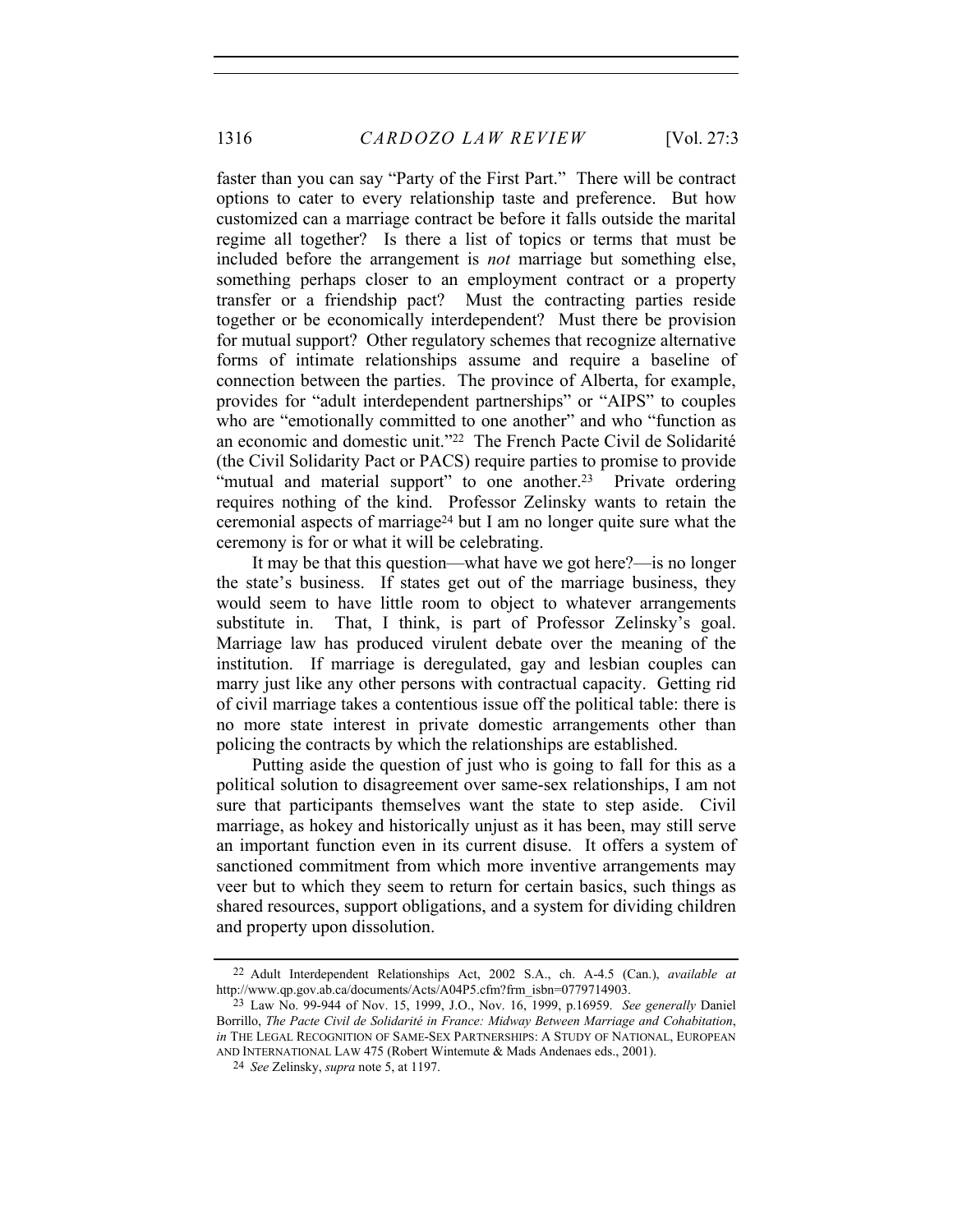Moreover, only civil marriage offers the means for parties to present themselves publicly as partners to the full extent permitted by *law*. Civil marriage bestows status and respect precisely because it is created by law.25 I offer a contractual analogy. As first year law students all learn, before the development of consideration, parties could make enforceable promises by promising under seal. Now we are more advanced; we use the bargain principle to create enforceability and scoff at the seal as a silly formalism—the hot wax and all. But the seal was not "just" a formalism. It was a mechanism that signaled a person's intent to be bound and to submit to sanctions if the promise was broken.

Civil marriage may operate in somewhat the same way: it is a convention that signals an acceptance of certain obligations. It does so publicly (often ceremonially) and as a matter of law. I therefore disagree that marriage doesn't matter because fewer people use it and some suffer no financial detriment in consequence. Yes, those who knew what they are doing can still inherit; claim support; get the pension. But they cannot do so with respect to their *husband* or *wife*. Contract law may work functionally (though I have expressed some doubts) but it cannot replace benefit of status: the respect of participating in civil marriage like everybody else.

I fear that the preference for deregulation reflects something of an insider's perspective. Marriage may seem like very little when it can be declined, but it is much more significant when it is withheld. Indeed, Professor Zelinsky has made a "blue state" case for deregulation. We are too sophisticated for civil marriage; we don't really need it; we know about the market. But I see market behavior somewhat differently than Zelinsky. Private firms would, I suspect, be unlikely to offer any partnership benefits in the absence of civil marriage. For example, in 2005, the Montana Supreme Court held that if unmarried heterosexual couples could purchase health insurance from a state employer, unmarried same-sex couples must be offered the same benefit.26 Montana Blue Cross Blue Shield thereupon dropped *all* unmarried couples from coverage.27

<sup>25</sup> Indeed, status has been defined as "a special condition of a continuous and institutional nature . . . *conferred by law* . . . whenever a person occupies a position of which the creation, continuance or relinquishment and the incidents thereof are a matter of sufficient social concern." Marjoria Schultz, *Contractual Ordering of Marriage: A New Model for State Policy*, 70 CAL. L. REV. 204, 303 n.373 (1982) (quoting Manfred Rehbinder, *Status, Contract, and the Welfare State*, 23 STAN. L. REV. 941 (1971)) (emphasis added).

<sup>26</sup> Snetsinger v. Mont. Univ. Sys., 104 P.3d 445 (Mont. 2005).

<sup>27</sup> Donci Bardash, *BC/BS Decision on Non-married Partners Was Unfortunate*, HELENA INDEP. REC., Sept. 21, 2005, *available at* http://www.helenair.com/articles/2005/09/22/opinions/ hjjejahihihfei.txt.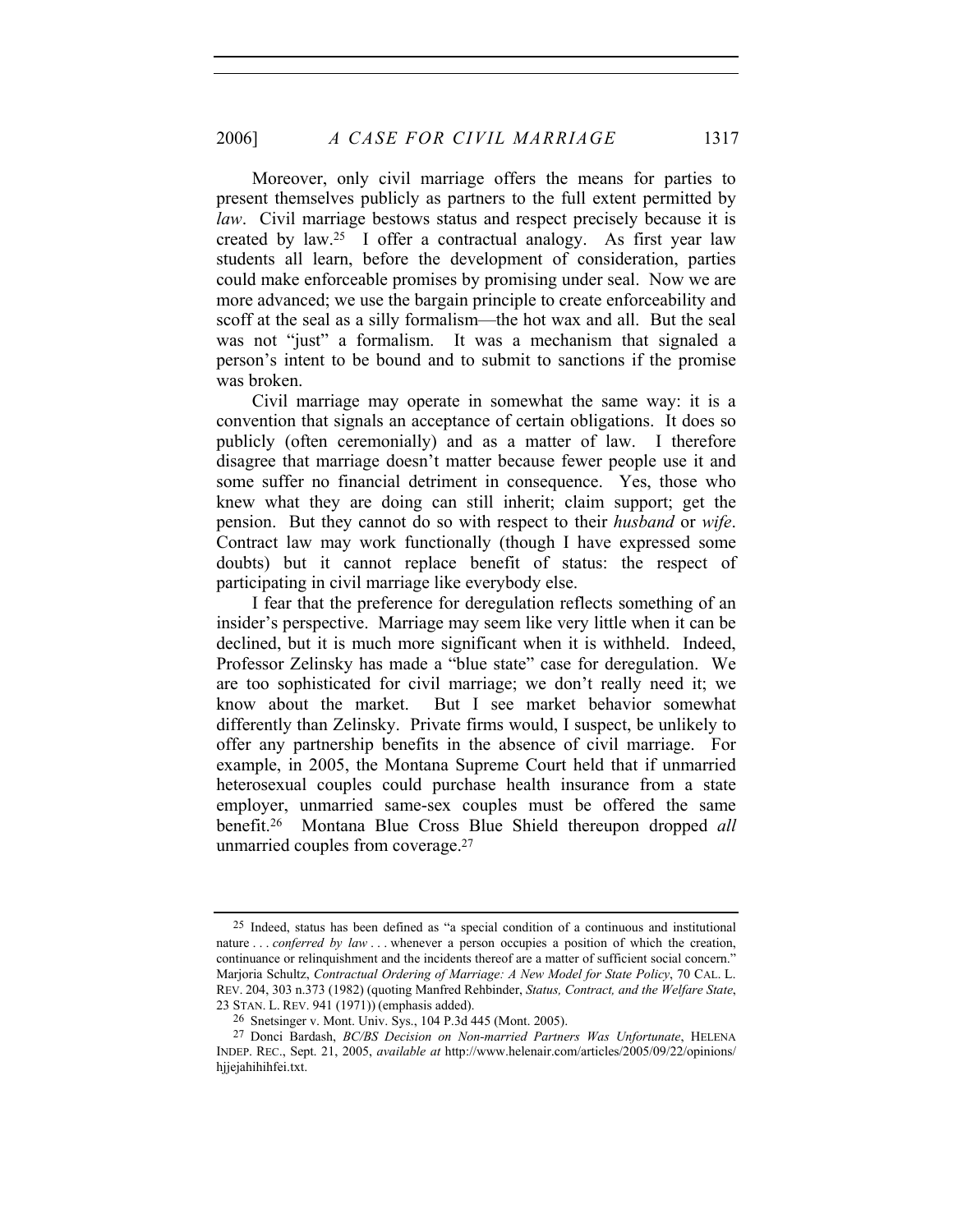#### II. PRIVATIZING MARRIAGE

Professor Crane has presented a theological case for the privatization of marriage. He argues that Christianity and Judaism are making a big mistake by joining current political efforts to define marriage, for in so doing they are "implicitly acknowledging and confirming the state's right to dictate the definition and contours of marriage."<sup>28</sup> The strategy may produce an immediate short-term benefit—securing marriage as the union of one man and one woman as a matter of law—but the gain is off-set by the more profound and encompassing loss of religious authority over marriage to the state. In short, Professor Crane supports abolition so that marriage can return to its religious origins and flourish anew. It is then a very distinct form of privatization that animates his argument.

Like Professor Zelinsky, Professor Crane falls back on contract. Married couples agree to something like a choice-of-law clause. Each religious tradition can offer and can "realize its own vision with respect to . . . marital obligation, divorce, and remarriage," limited only by respect for "the minimal norms of a liberal democratic society."29 When disputes arise, the parties turn, for arbitrated resolution, to "tribunals specialized in the religious traditions of the relevant family."30 I accept the accuracy of Professor Crane's carefully qualified historical argument; I simply do not find it a persuasive reason to privatize civil marriage. I argue first that marriage is *already* privatized within the Judeo-Christian tradition and second, that there are particular problems with privatizing religious marriage in a liberal democratic state.

Professor Crane regards religious and secular laws as *competing* sources of marital regulation. This is true to some extent: civil law permits divorce and remarriage; Catholicism does not; Massachusetts permits same-sex marriage; Methodists do not.31 But while there is some tension between the two regimes, coexistence works well much of the time. Couples marry at law *and* in church. Indeed, the state is fairly cooperative in this regard and delegates to clergy the authority to formalize the marriage ceremonially: "By the power invested in me by the state, I now pronounce you . . . ," and so on.

Shared authority over marriage acknowledges that marriage has

<sup>28</sup> Crane, *supra* note 8, at 1222.

<sup>29</sup> *Id.* at 1252.

<sup>30</sup> Crane explains that arbitral judgments would be set aside only if they suffered from the sorts of deficiencies recognized generally under the Federal Arbitration Act, such as fraud. *Id.* at 1251 n.151.

<sup>31</sup> Neela Banerjee, *Top Methodist Court Backs Conservatives on Gay Issues*, N.Y. TIMES, Nov. 1, 2005, at A14.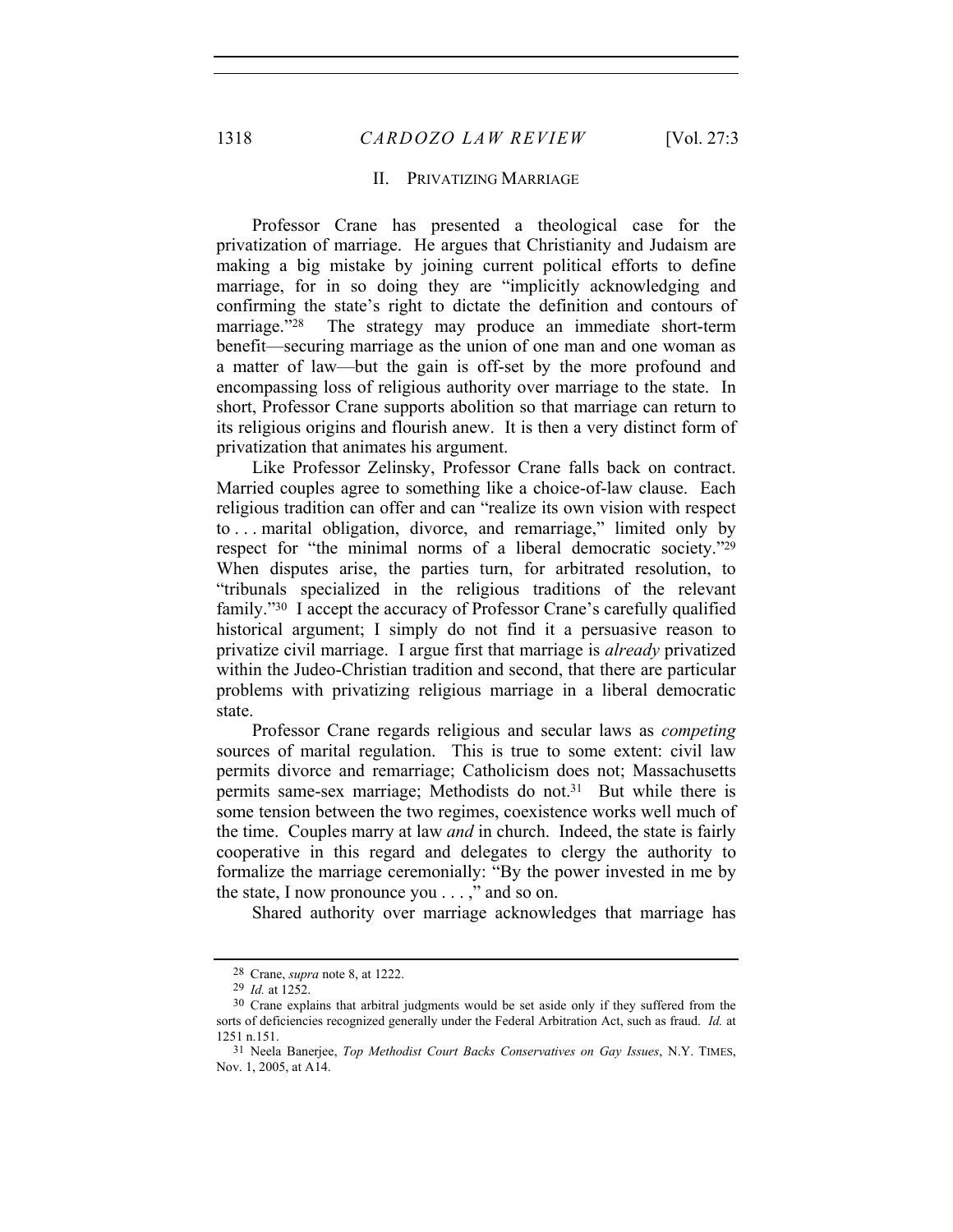several purposes—spiritual, economic, symbolic—and that different institutions may have superior competence to deal with one or another of them. I suggest that most married folk—including people of faith and including C.S. Lewis—like it this way. As Crane explains, Lewis married a divorced American, Joy Davidman, in a civil ceremony solely to help her secure legal residency in England.32 He did not consider himself *really* married to her until they participated in an ecclesiastical ceremony some time later: "For Lewis, civil marriage was unimportant and ecclesiastical marriage everything."33

But I think this is not quite the case. Lewis may not have considered himself married before *God* until Ceremony Number Two, but he was quite willing to have the *law* consider him married to Joy Davidson after Ceremony Number One. That was the very point of the first ceremony: to be married in the eyes of the law. Many people hold their religious marriage most dear, yet I suspect that few would decline the benefits and the status that a marriage *license* secures. In one sense then, marriage is *already* privatized. Couples within the Judeo-Christian tradition can already choose religious marriage and have it mean "everything." They may exchange and they may keep the vows made before God; the state permits but does not compel either marriage or divorce.

I remind us about the present state of co-existence to highlight Professor Crane's preference that between church and state, it is the state that should give way. He assures us that nothing too bad can happen under this form of privatization because the religious regime cannot fall below the "minimal norms of liberal democratic society."34 That sounds good and upon first reading the phrase, all my liberal, feminist, upper west side fears were allayed. *Let* the churches take back marriage; the minimum norms of a liberal democratic society will protect anything I might be worried about. But the matter is not quite so simple.

To begin, what *are* the minimum norms of a liberal democratic society? The phrase is not a determinate one and has no technical meaning. Because we are all law-trained, we can probably fill in a likely set of minimum norms without much trouble. I suspect our list would include concerns about equality, participation, the rule of law, and perhaps respect for autonomy.

But these are exactly the areas where religion lets us down. In few religions do women and men participate equally with one another, whether as celebrants, members, and certainly as founders. As political theorist Susan Okin has stressed, Christianity, Judaism, and Islam,

<sup>32</sup> *See* Crane, *supra* note 8, at 1242.

<sup>33</sup> *Id.*

<sup>34</sup> *Id.* at 1252.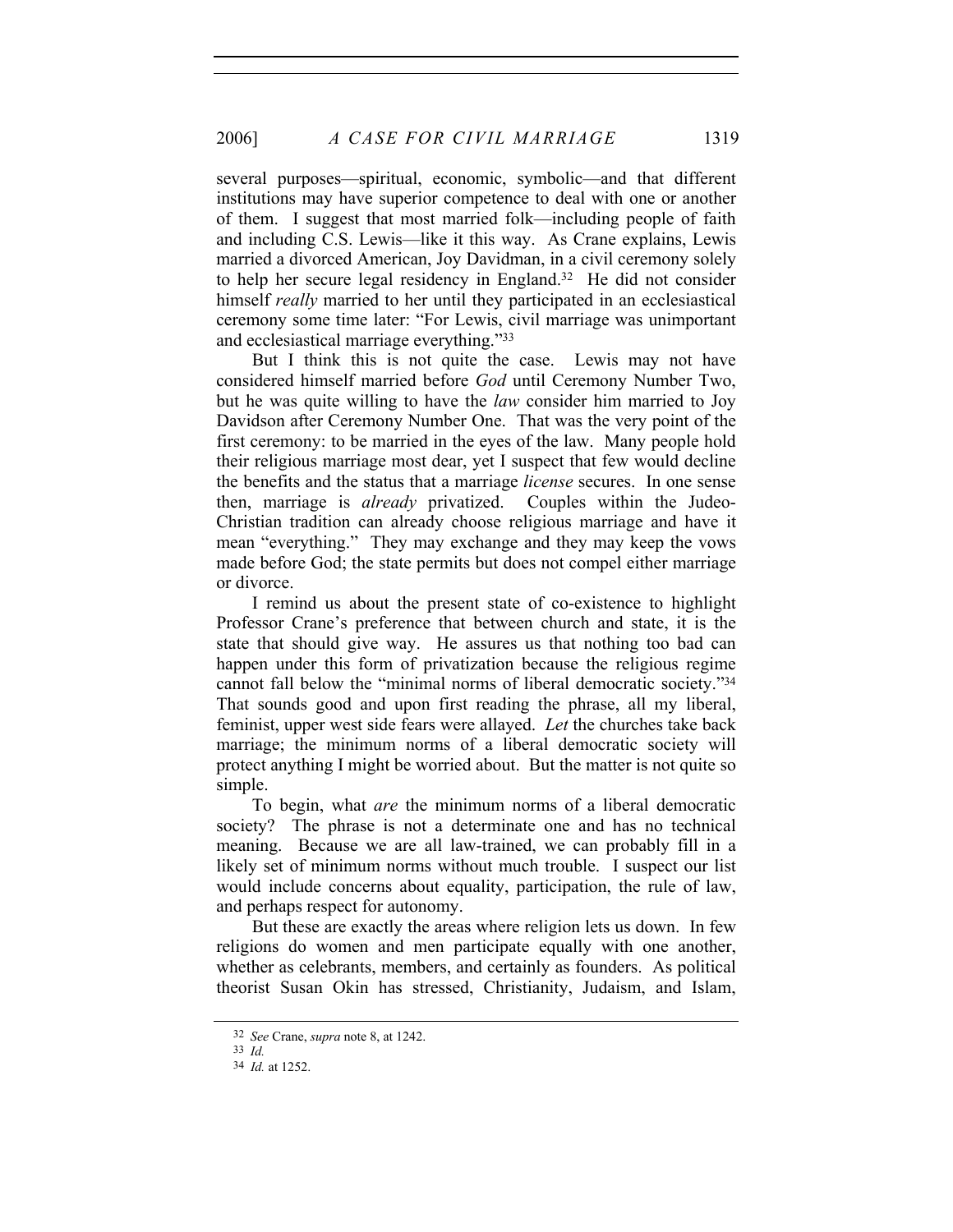certainly in their more orthodox forms, are organized around the authority of husbands and the subservience of women.35 Husbands control such things as the punishment of children and wives, the availability of divorce, and the distribution of property.36 This is not a *feminist* claim; it is a descriptive statement. I am sure that most of us can uncontroversially come up with examples from within our own traditions.

Participatory norms are also challenged by religious marriage. Not all religions permit marriage outside the faith so that marriage to one's chosen partner may not be permitted at all. To demonstrate the value of civil law in such circumstances, political theorist Jeremy Waldron directs us to Romeo and Juliet, that most unhappily married couple. Prevented from marrying by the "traditions of the relevant family," the star-crossed lovers had to leave their respective communities and decamp to Verona. Waldron uses the case to illustrate the importance of an external "structure of rights that people can count on for organizing their lives, a structure which stands somewhat apart from communal or affective attachments and which can be relied on to survive as a basis for action no matter what happens to those attachments."37 Civil marriage performs exactly this function: it provides a "basis on which individuals . . . can reconstitute their relations and take new initiatives in social life without having to count on the affective support of the communities to which they have hitherto belonged."38

Just as some religious traditions restrict entrance to marriage, not all faiths permit exit from the institution. Restrictions on divorce implicate issues of autonomy and of equal participation, particularly for women. As Okin has explained, women's vulnerability within a marriage is intensified by their inability to leave it.<sup>39</sup> The distribution of power at home impacts significantly on participation and influence in the public realm: "the more a culture requires or expects of women in the domestic sphere, the less opportunity they have of achieving equality with men in either sphere."40

<sup>35</sup> SUSAN MOLLER OKIN, IS MULTICULTURALISM BAD FOR WOMEN? 7-13 (Joshua Cohen et al. eds., 1999).

<sup>&</sup>lt;sup>36</sup> Putting aside the substance of the rules, I am also not so sure that religious tribunals operate with complete respect for the rule of law, or perhaps I am too influenced by Sheila Rauch Kennedy's book, *Shattered Faith: A Woman's Struggle to Stop the Catholic Church from Annulling Her Marriage*. *See* SHEILA RAUCH KENNEDY, SHATTERED FAITH: A WOMAN'S STRUGGLE TO STOP THE CATHOLIC CHURCH FROM ANNULLING HER MARRIAGE (1997).

<sup>37</sup> Jeremy Waldron, *When Justice Replaces Affection: The Need for Rights*, 11 HARV. J.L. & PUB. POL'Y 625, 634 (1988).

<sup>38</sup> *Id.*

<sup>39</sup> SUSAN MOLLER OKIN, VULNERABILITY BY MARRIAGE IN JUSTICE, GENDER AND THE FAMILY (1989).

<sup>40</sup> OKIN, *supra* note 35, at 13.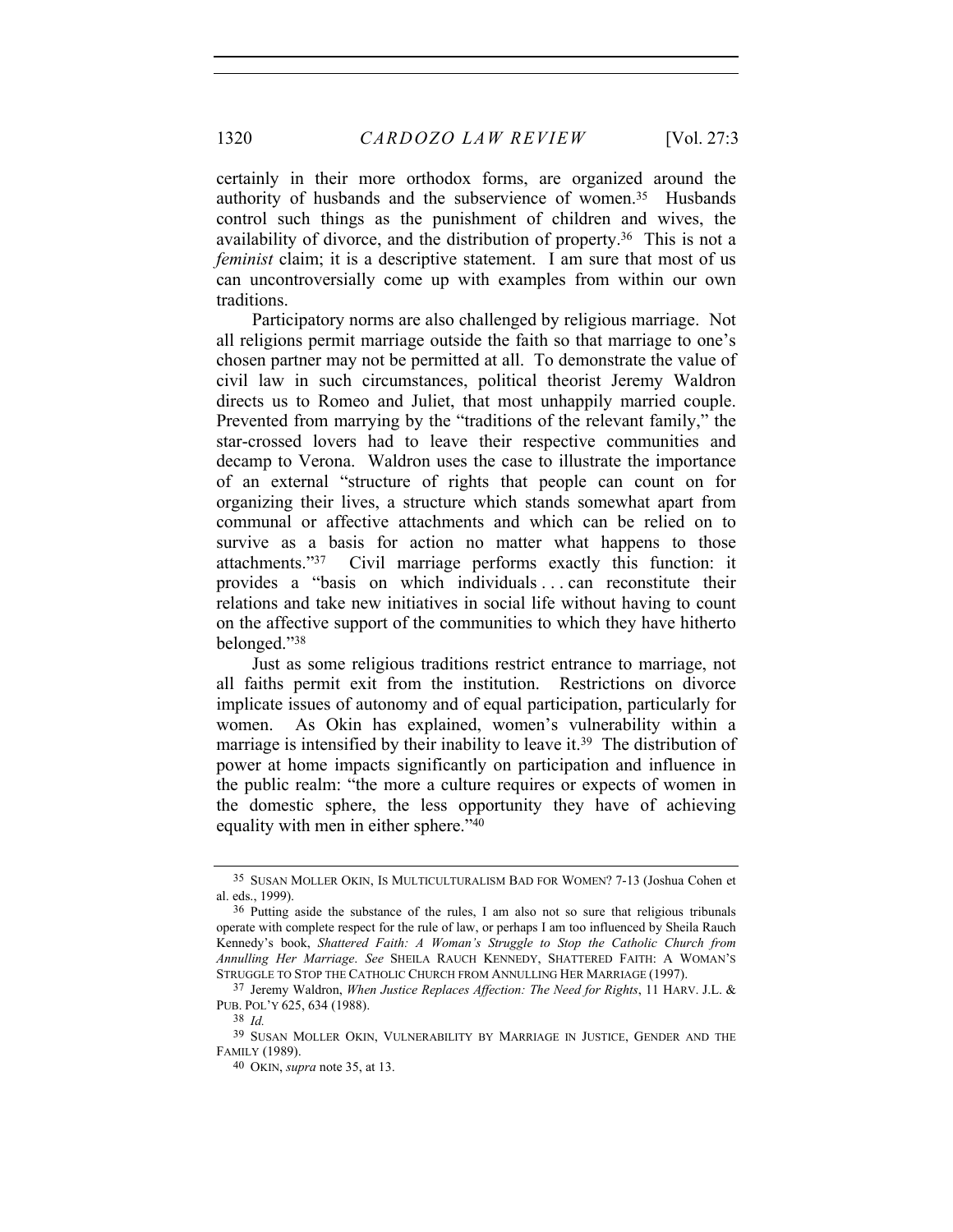Consider one form of the restraint, the *get*. This is the formal document husbands must give to wives in order for divorce and remarriage under Jewish law. As Ayelet Shachar notes, this practice vests the ultimate power to decide whether or not to dissolve a marriage in the husband alone. When the rule is sanctioned by state-authorized rabbinical courts, as in Israel, the consequence is something close to a "*carte blanche* license to subordinate certain members of the group."41

What then does a liberal democracy have to say about the *get*? Church elders in a polygamous settlement in Colorado City, Arizona, order a wife to leave her husband and become the plural wife of someone else.42 She agrees because her faith compels her to though she would prefer to stay married to her chosen husband. What does a liberal democracy have to say about this notion of consent? The Kennedy family aside, Catholicism does not permit the remarriage of divorced persons; what does a liberal democracy say about that? Islamic law permits the stoning of adulterous wives. Surely a liberal democracy has something to say about ceding authority over family matters to Sharia law, as the government of Ontario did in stepping back from that particular brink in September, 2005.43

Without using the vocabulary of multi-culturalism, Professor Crane's privatization endorses a multi-cultural regime for marriage. Each couple (or each plurality in the case of polygamous religions) chooses and then is bound by the religious traditions to which they feel most closely tied. From the perspective of cultural accommodation, this is good. The authority of the group is recognized; its autonomy strengthened. But such accommodation is also likely to work against less powerful members within the group, those who Les Green has called minorities within minorities.<sup>44</sup> As Green observes, "without respect for internal minorities, a liberal society risks becoming a mosaic of tyrannies."45 This may be particularly true in the area of family law where as Shachar has noted, "the violation of rights are systemic rather than accidental."46

Extending religious control over marriage through religious privatization also works hand in hand with the trend toward economic privatization. While the phrase might once have referred simply to the

<sup>41</sup> Ayelet Shachar, *Group Identity and Women's Rights in Family Law: The Perils of Multicultural Accommodation*, 6 J. POL. PHIL. 285, 291 (1998).

<sup>42</sup> *See* Timothy Egan, *Polygamous Community Defies State Crackdown*, N.Y. TIMES, Oct. 25, 2005, at A1.

<sup>43</sup> Colin Freeze & Karen Howlett, *McGuinty Government Rules Out Use of Sharia Law*, GLOBE AND MAIL, Sept. 12, 2005, *available at* http://www.theglobeandmail.com/servlet/story/ RTGAM.20050912.wxsharia12/BNStory/National/.

<sup>44</sup> *See* Leslie Green, *Internal Minorities and Their Rights*, *in* THE RIGHTS OF MINORITY CULTURES 256 (1995). I thank Jeremy Waldron for this reference.

<sup>45</sup> *Id*. at 270.

<sup>46</sup> Shachar, *supra* note 41, at 289.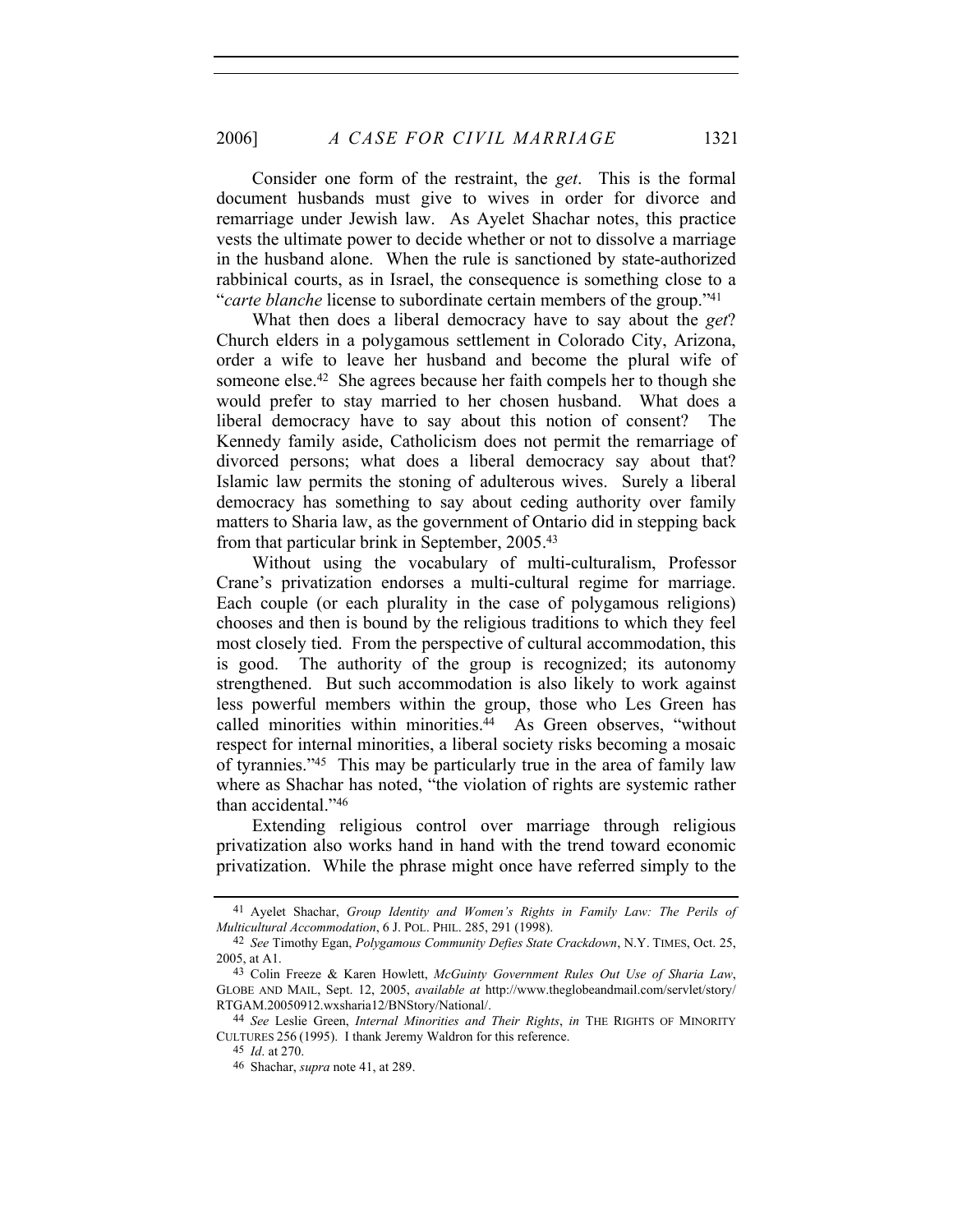notion that the market is the best mechanism for resource allocation, privatization now encompasses a broader restructuring of the relation between the polity and state. It frequently stands for the proposition that responsibility for individual welfare is less a matter of public obligation than a private concern.47 But reassigning responsibility to the private sphere almost always increases the burden on women, the traditional care-takers, and this in turn heightens their vulnerability in all spheres of life.

 For all these reasons, it is therefore not enough simply to invoke minimum norms to satisfy concerns about unjust practices in religious marriage. Religions are markedly undemocratic, concerned not with rights or equality or principles of non-discrimination but with the demands of faith. Moreover, I suspect few religions would accept the importation of democratic norms, minimal or not, as a condition of governance. It means nothing to cede authority to religious tradition if the religion must first sign on to an incompatible set of civic values and practices.

One final point. Professor Crane suggests that civil marriage and the behaviors it tolerates have had a dispiriting trickle-down effect on religious marriage.48 I am less concerned that secular values are infiltrating religious institutions than that the influence is working in exactly the opposite direction. We now live in an era that many politicians, some clergy, and all Fox news commentators call the "Culture of Life."49 This is a belief system organized around the proposition that life starts at conception and ends at Teri Schiavo (with something of a detour around the death penalty). The Culture of Life may sound secular enough but it is in fact saturated with meaning and beliefs from within the Christian tradition.<sup>50</sup> The Culture of Life has become a significant piece of American political rhetoric. More importantly, however, as the special Culture of Life section on the White House Website makes very clear, its core values have been aggressively incorporated into laws and policies ranging from restrictions on stem cell research to the Born Alive Infants Protection Act.<sup>51</sup> At a moment in which our political institutions are becoming

<sup>47</sup> *See* Judy Fudge & Brenda Cossman, *Introduction* to PRIVATIZATION, LAW AND THE CHALLENGE TO FEMINISM 3-37 (2002).

<sup>48</sup> *See* Crane, *supra* note 8, at 1253-54.

<sup>49</sup> *See* Carol Sanger, *Infant Safe Haven Laws: Legislating in the Culture of Life*, 106 COLUM. L. REV. (forthcoming 2006) (analyzing how the Culture of Life language has moved in the last few years its religious origins in Roman Catholicism to the Republican National Platform).

<sup>50</sup> *See* Mary Leonard, *Bush Woos Catholics on Abortion, Nominee Echoes Pope's 'Culture of Life' Phrase*, BOSTON GLOBE, Oct. 9, 2000, at A1; Elisabeth Bumiller, *Turnout Effort and Kerry, Too, Were G.O.P.'s Keys to Victory*, N.Y. TIMES, Nov. 4, 2004, at A1 (noting that President Bush used phrases like "culture of life" and "armies of compassion" to motivate "evangelical voters").

<sup>51</sup> *See* WhiteHouse.gov, Record of Achievement, http://www.whitehouse.gov/infocus/ achievement/index.html (last visited Dec. 22, 2005).